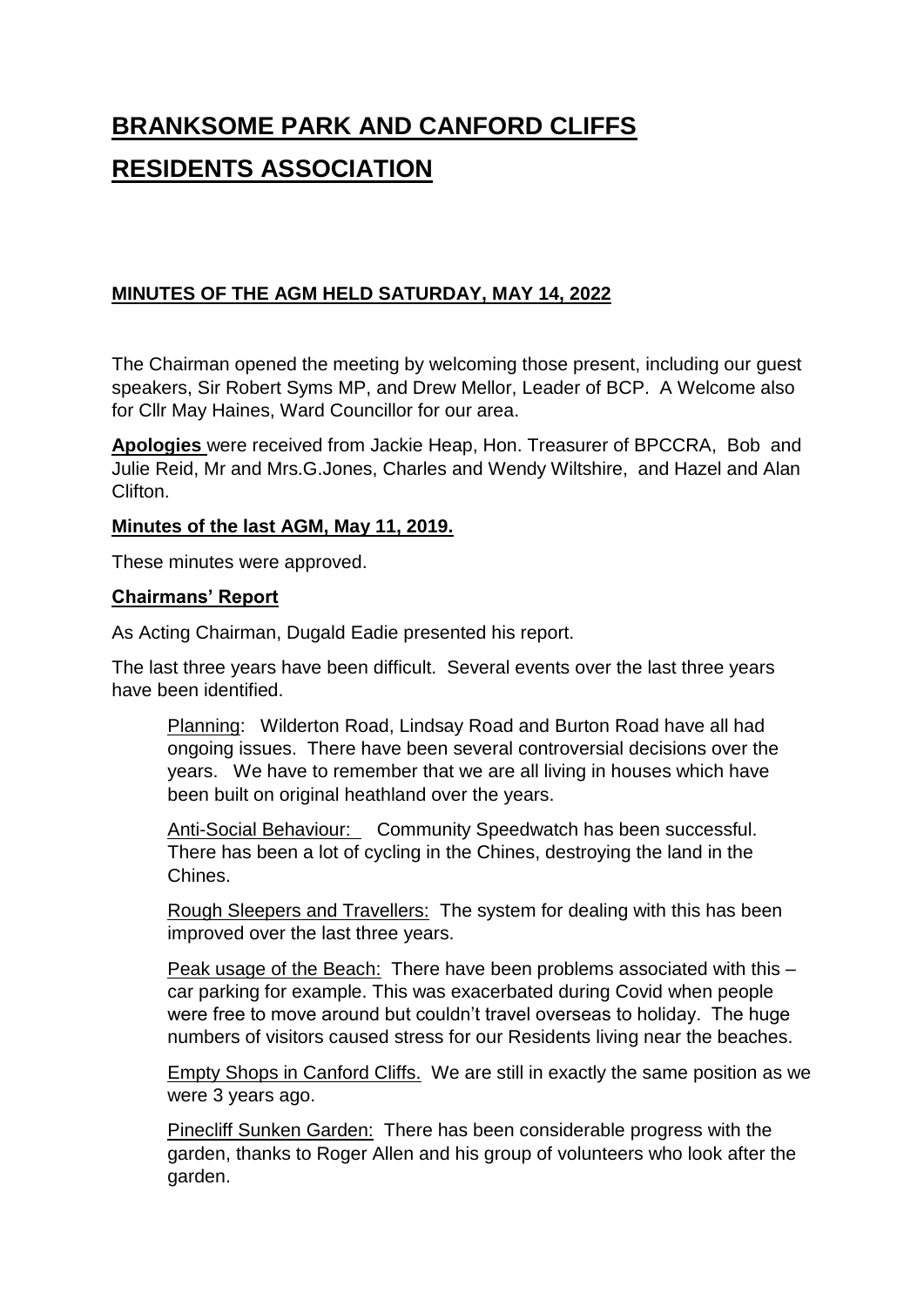Council Merger: There has been the amalgamation of our three Councils, Bournemouth, Christchurch and Poole into BCP. This is not yet complete.

CIL There has been a change to the CIL (Community Infrastructure Levy) In theory 15% of the CIL money collected in our area should be spent in our area. Some has already been allocated to Canford Cliffs Library.

There are three items ongoing - Beach Road Carpark, Beach Huts SPV (Special Purpose Vehicle) and Branksome Beach Café.

# **TREASURER'S REPORT**

 The Income and Expenditure Account for the Year Ended December 2021 is printed on the back of the Agenda. Our balance of income over expenditure has increased over the last couple of years as we have not been expending as much on meetings and activities for example. We have been successful in collecting revenue. The advertising revenue has been very successful due to the Magazine Advertising Manager, Roger Allen, who unfortunately has now retired. However, he still looks after the Sunken Pinecliff Garden. Paul Fearnley asked what the Donation listed under Income was. It was explained that this had been given by a grateful resident of the area who was impressed by the work that had been done at the garden. This money is being spent on plants etc.

# **APPOINTMENT OF SCHOFIELDS**

Schofields have agreed to continue to audit the accounts free of charge. The Chairman asked for a show of hands to approve this. Schofields were duly approved.

# **ELECTION OF OFFICERS**

The Chairman asked for the approval from the floor to appoint the existing officers en bloc. There was unanimous approval of this. It is hoped that there will be nominations for the vacant positions on the committee.

# **GUEST SPEAKER – SIR ROBERT SYMS MP**

The Chairman then handed over to the first guest speaker, Sir Robert Syms MP.

Sir Robert began by saying it seemed a long time since our last AGM. Since then there had been good results for the Conservatives at the General Election, but bad results recently locally.

There is no doubt that at the moment it is going to be a bumpy ride because of the increases in the cost of living. Although Gas prices have risen, Britain has the cheapest gas in Europe. The Government are currently reviewing the cost of living crisis. He hopes that things will be easier by the New Year.

The recent Queen's Speech contained some interesting proposals from the Government. With regard to Planning, empty shops is something the Government is looking at and he hopes the local Councils will be given more powers in this respect and the situation of the empty shops in Canford Cliffs Village will improve.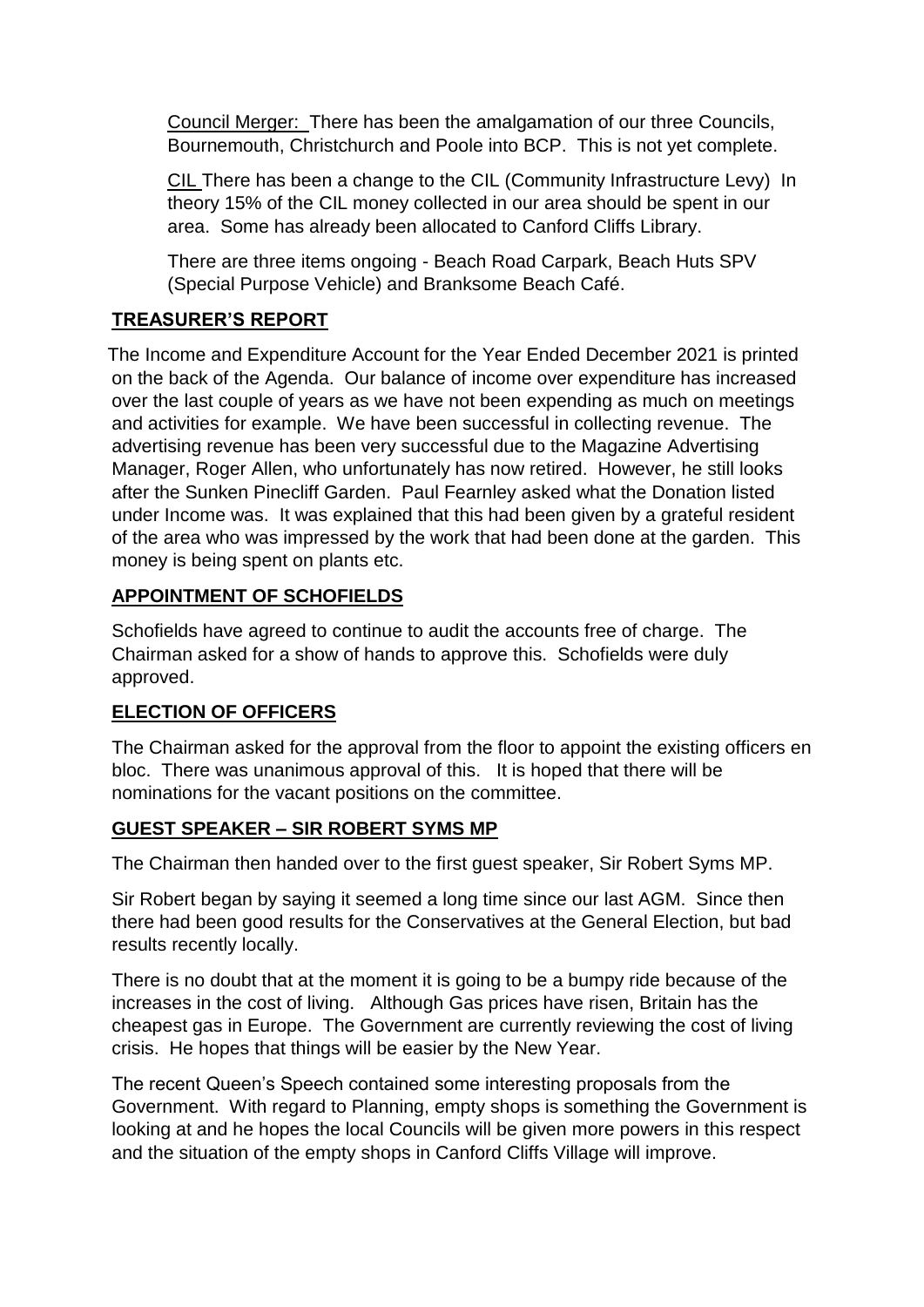Our unemployment figures continue to fall.

The Government will hopefully take steps to improve our immigration problem.

The Government are bringing proposals to give the police more power to prevent eco protesters carrying out the thoughtless things they have been doing recently, and causing so much damage to property.

Sir Robert ended by giving his own views on the latest troubles in Parliament – 'party gate' and 'beer gate'.

A lady resident gave a big thank you to Sir Robert that he gave up his time to speak at our meeting and gave her the workings of parliament first hand.

Tonie Baker asked Sir Robert if the Government's proposed cuts in the Civil Service will also affect local authorities. Sir Robert didn't think so. This is partly an effort by the government to get people back into their places of work in London, and the civil service was increased greatly because more were needed to deal with covid.

Vicky Moss asked that as the South West receives one of the lowest receipts per head of population for capital investment and public services of all regions in the UK from Central Government expenditure, what is the Conservative's plan for improving the lives of people living in South East Dorset?

Sir Robert admitted that this area has not been well funded by any government for quite a while. In the South West of England nearly every MP is Conservative and they are all putting a lot of pressure on Government to ensure that the South West gets its fair share of resources.

On the question of immigration and the protocol a resident suggested that we should work with Europe rather than being threatening. Sir Robert answered that he feels the government are taking the correct line as far as immigration, and if the latest measures stop some people attempting to cross the channel in small boats it will save lives. As far as the protocol goes, we shall just have to see what happens.

Sir Robert ended here to allow time for the next speaker.

# **GUEST SPEAKER – DREW MELLOR, LEADER OF BCP**

Drew Mellor began by saying that he had been leader of the BCP Council for twenty months, and went on to say what had been done so far, and what is proposed.

£50million has been gained from the amalgamation of the three Councils. Concerning our area.

The Council owned beach huts are to be put into an SVP (Special Purpose Vehicle) into which the income from Beach Huts will be put and this will enable the Council to borrow money.

We have paused any proposal to sell part of the Beach Road Car Park, and for the time being this will be upgraded, and there will be better signage.

We have put in place measures to deal with anti-social behaviour.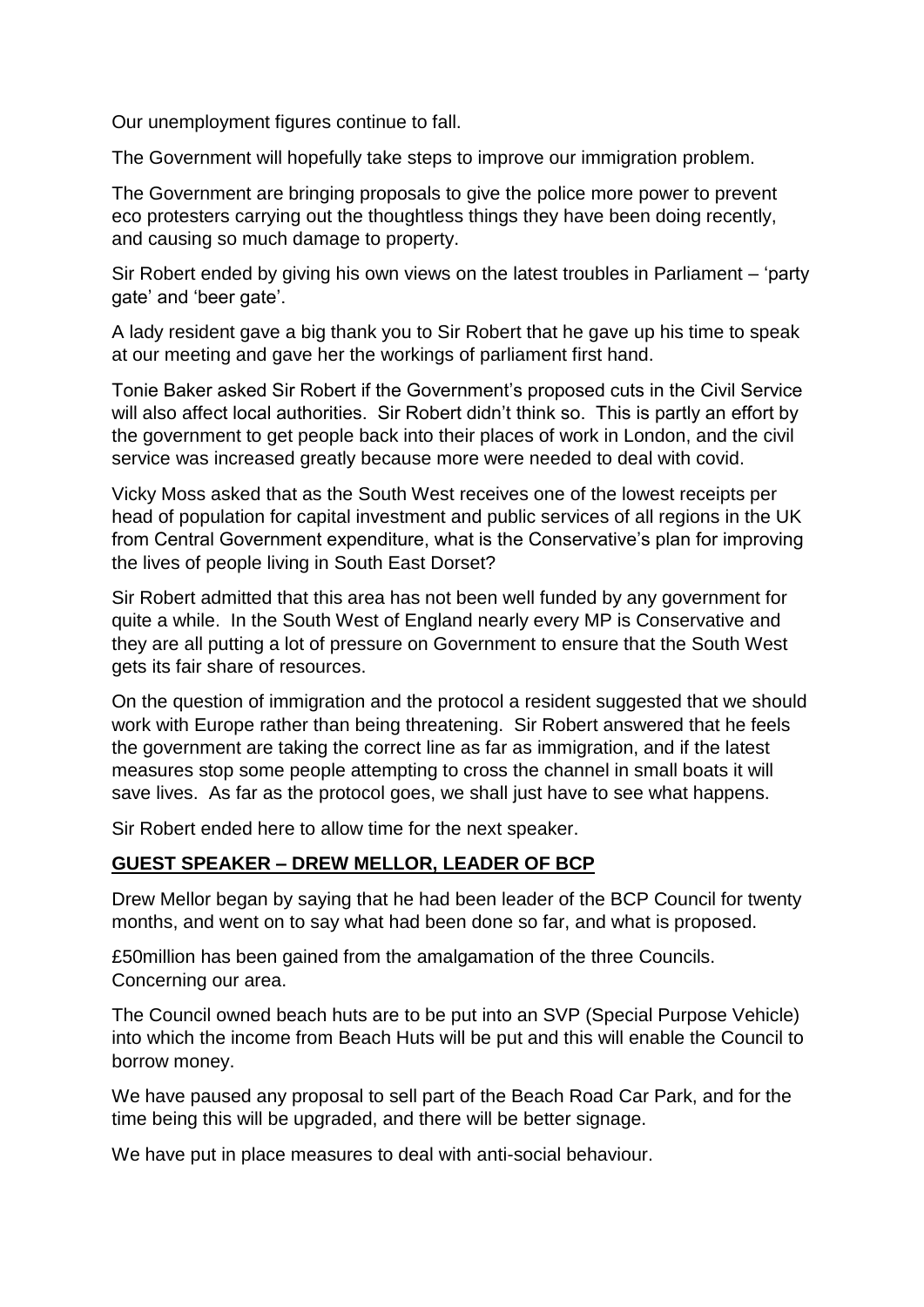We now have more powers to deal with Travellers and unauthorised camp sites.

There are proposals to improve the beach front area.

Consultation with residents has been improved vastly.

As he said before, the cuts being made by the Government will not affect BCP Council.

One of the things done since amalgamation is to invest in better technology to make the Council more efficient.

Poole town centre will be improved.

The Chairman asked that as interest rates are going up, will that make it more difficult to raise the sort of money needed from the SPV?

Drew Mellor said that the plan was to raise funds with 20-year loans, thus avoiding future interest rate increases.

The Chairman's next question was about the beach proposals by Rockwater. He had attended meeting between Rockwater and some local residents, and the representative of Rockwater refused to admit that there had been any problem in Hove, despite the fact that we have seen evidence of this. Is there any connection between the proposals to improve the beach front area and Rockwater?

Drew Mellor replied that without doubt the Rockwater proposals will improve the beach area, but there is no connection between BCP's intentions and Rockwater.

The Chairman then invited those attending to ask any questions.

John Mills: Why has the Conservation area in Branksome Park not been updated since 2006?

Drew Mellor said that the Council is very committed to retaining the Conservation areas and the need to keep the character of the area.

The Chairman said that there had in fact been changes to the Conservation area of Branksome Park and Chine Gardens, and the boundary had been changed in 2014.

Roger Brooks: What action can be taken to avoid cyclists and scooter riders speeding along the prom, ignoring the signage, especially when it is crowded?

Drew Mellor said that more money is being put into the sea front area, and there are now more marshals, patrolling the prom, and there has been an investment in signage.

A lady resident said that when she was walking on the prom, encountering the problem of speeding cyclists and scooters, she approached one of the Marshalls to be told that there was nothing to be done.

The Chairman thinks that this problem occurs as the Bournemouth map shows our beach front and the chines shows are part of the National Cycle Tracks, which contradicts the order that there is No Cycling.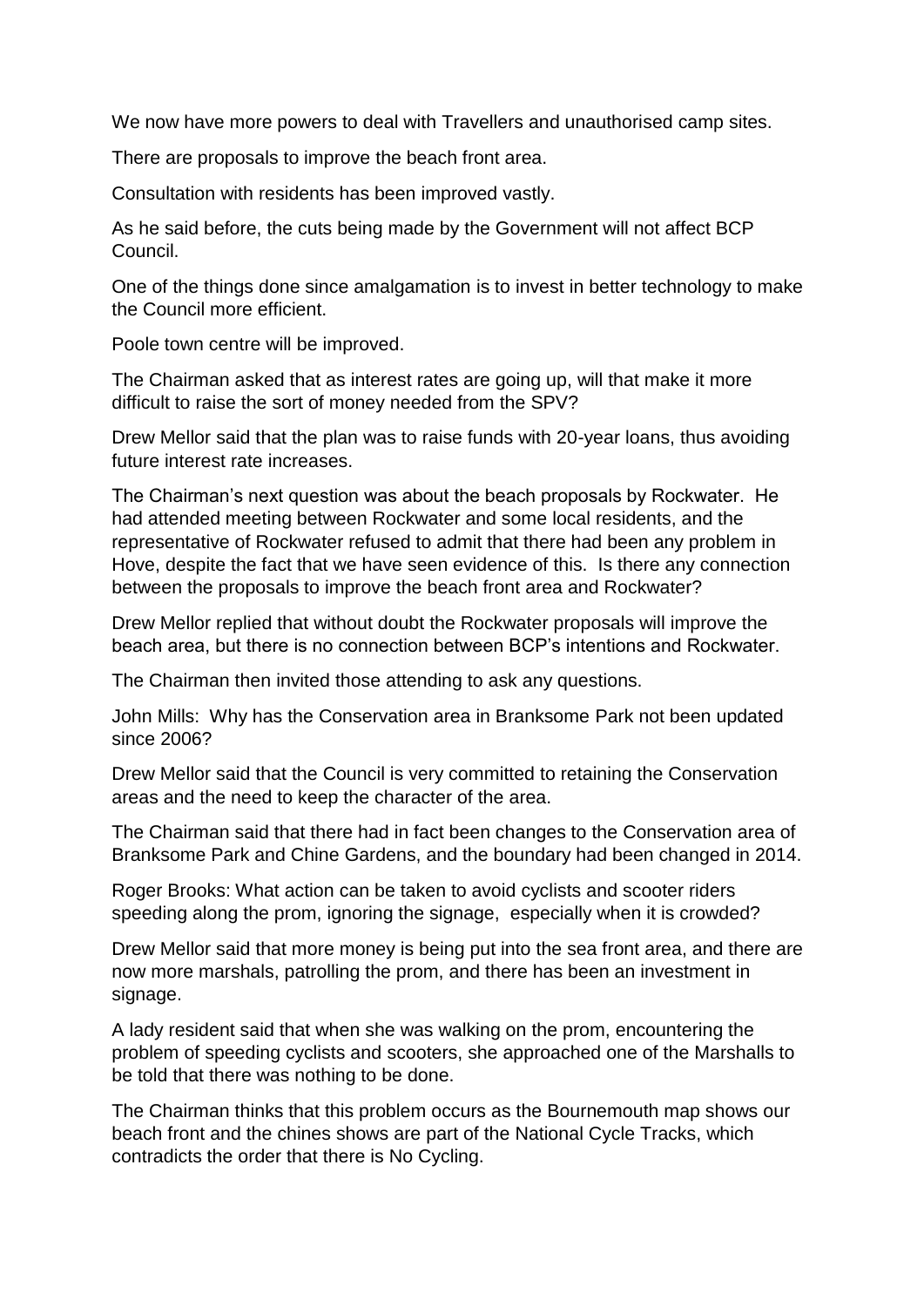A lady resident asked if anything was going to be done about the appalling state of the roads in our area.

Drew Mellor said that money is being into roads throughout BPC.

A Lady asked if there were any plans to regenerate Bournemouth town centre.

Drew Mellor answered that yes, there are.

Roy Pointer asked that if there is going to be so much investment in the BCP area, where will all this money come from if we have been assured that the Council Tax will not be increased.

Drew Mellor answered that £50M will has resulted from efficiency savings, and will be taken out of the budget for investment. Staff at BCP has been reduced considerably.

Vicky Moss asked if there were plans to make it safer to walk, across roads for instance as there is so much traffic.

Drew Mellor answered that there has been, and will be much more investment in cycle paths, walking routes etc.

Paul Fearnley asked was there a plan to maintain the historic buildings in the area.

Drew Mellor answered that certainly there was.

John Gunton said that we were having quite a lot of problems with anti social behaviour at the weekend on the prom. This resulted in a lot of broken glass being left around. And as regards the Rockwater proposals, we have to be extremely careful that we don't allow a lovely area to be destroyed.

Drew Mellor answered that there was every intention to retain the character of the area.

John Gunton also thanked Drew Mellor for the work he had done on unauthorised encampments.

Cllr. May Haines said that in regard to anti social behaviour, Operation SandMan is in operation, stretching from Sandbanks to Branksome Chine. She is working closely with the Safer Neighbourhood Team of the police and asks that if there are any problems to let her know and she will let the police know and it can be dealt with.

A resident said that he was very pleased to hear that BCP's assets were not being sold off and specifically wanted assurance that the Chamber at the Civic Centre in Bournemouth will be retained.

Drew Mellor assured him that they were absolutely committed to retaining the Chamber at the Civic Centre, and as many historical buildings as possible.

A resident of Westminster Road pointed out at that Branksome Beach is very much a family area and the Council needs to be very careful what they will allow there.

Drew Mellor's answer was that they are very aware of this.